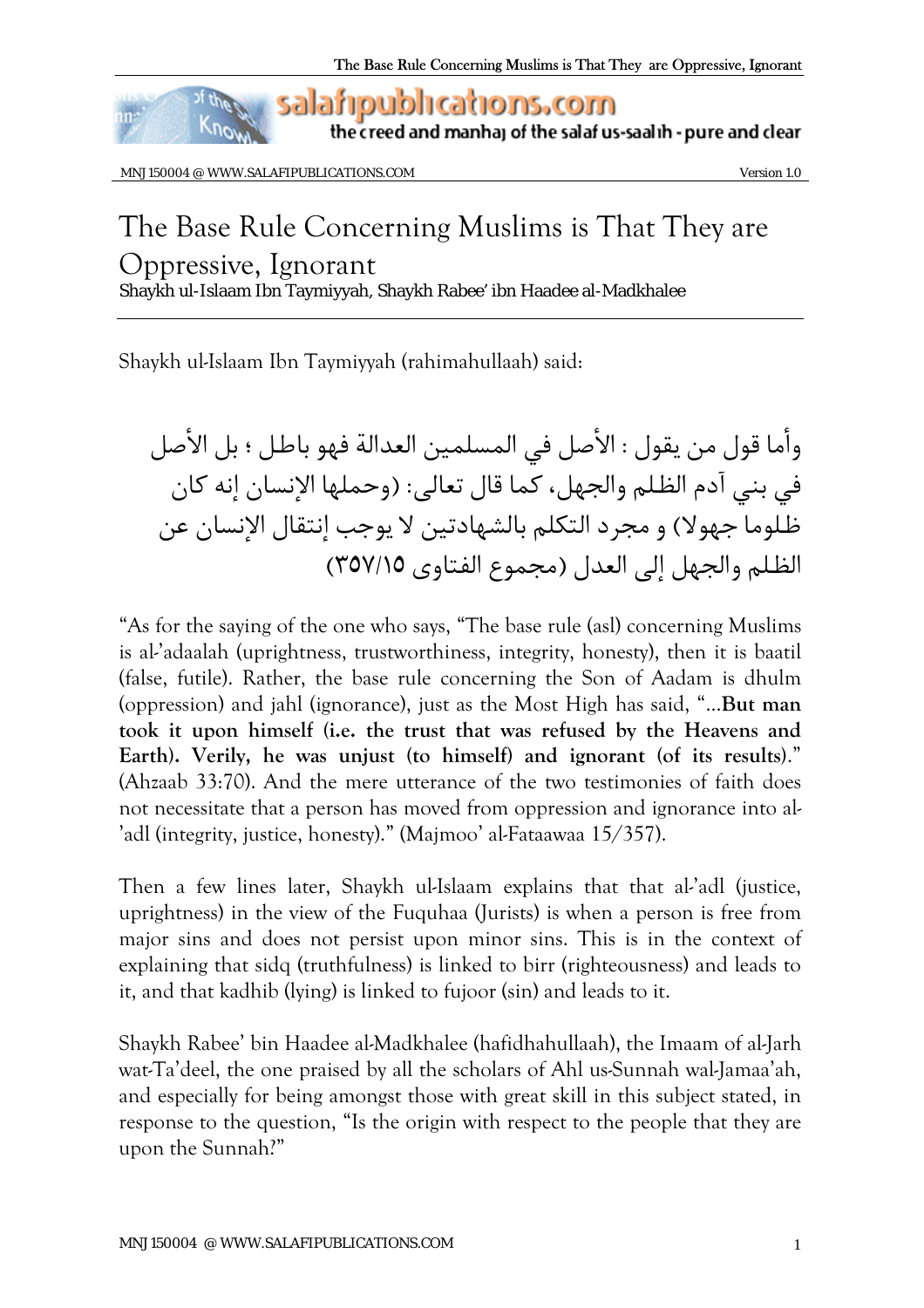So he answered:

"How can the base rule concerning the people be that they are upon the Sunnah, when we have with us the Rawaafid (Shites) and we have with us the Baatiniyyah, and we have with us the Communists, and we have with us the Hizbiyyoon (Partisans), and we have with us every type of group (of people)? How can the base rule concerning them be that they are upon the Sunnah? Who said these words? And Ibn Taymiyyah, rahimahullaah, refutes the one who says that the base rule concerning a Muslim is that he is upright, just, honest (al-'adaalah). He says that this is "false speech", because Allaah the Most High has said concerning humankind that he is dhaloom (oppressive) jahool (ignorant), "**Truly, We did offer Al-Amânah (the trust or moral responsibility or honesty and all the duties which Allâh has ordained) to the heavens and the earth, and the mountains, but they declined to bear it and were afraid of it (i.e. afraid of Allâh's Torment). But man bore it. Verily, he was unjust (to himself) and ignorant (of its results)**."

Hence, the base rule is that he is upon dhulm and jahl (oppression and ignorance), meaning that his entry into Islaam does not confer integrity, honesty, justice, upon him, or as he (Shaykh ul-Islaam Ibn Taymiyyah) said.

So how can the base rule concerning the people in the various places (towns etc.) - where there is great confusion and where most people are upon other than the Sunnah - how can [the base rule be that] they are upon the Sunnah? However, if you know a person coming from a specific Salafi school (i.e. teaching place), then there is good opinion to be made of him (ihsaan udhdhann), so we think the best of him.

However, as for the whole world becoming a place of great confusion, and you do not know one person from another (as to what they are upon), then you should know the person upon the truth. And it is for this reason that they (the Salaf) used to say, "Verily, this knowledge is the deen, so look at whom you take it from".

As for the opinion of the one who says that the base rule concerning the people is that they are upon the Sunnah, then in that case you should take it from every person and his brother (i.e. every Tom, Dick and Harry).

And Ibn Seereen said, "Verily the people did not used to ask about the isnaad, then when the fitnah (tribulation) occurred..." and the fitnah was not like that of the current times, it was actually less than it, "... they began to say: Name us